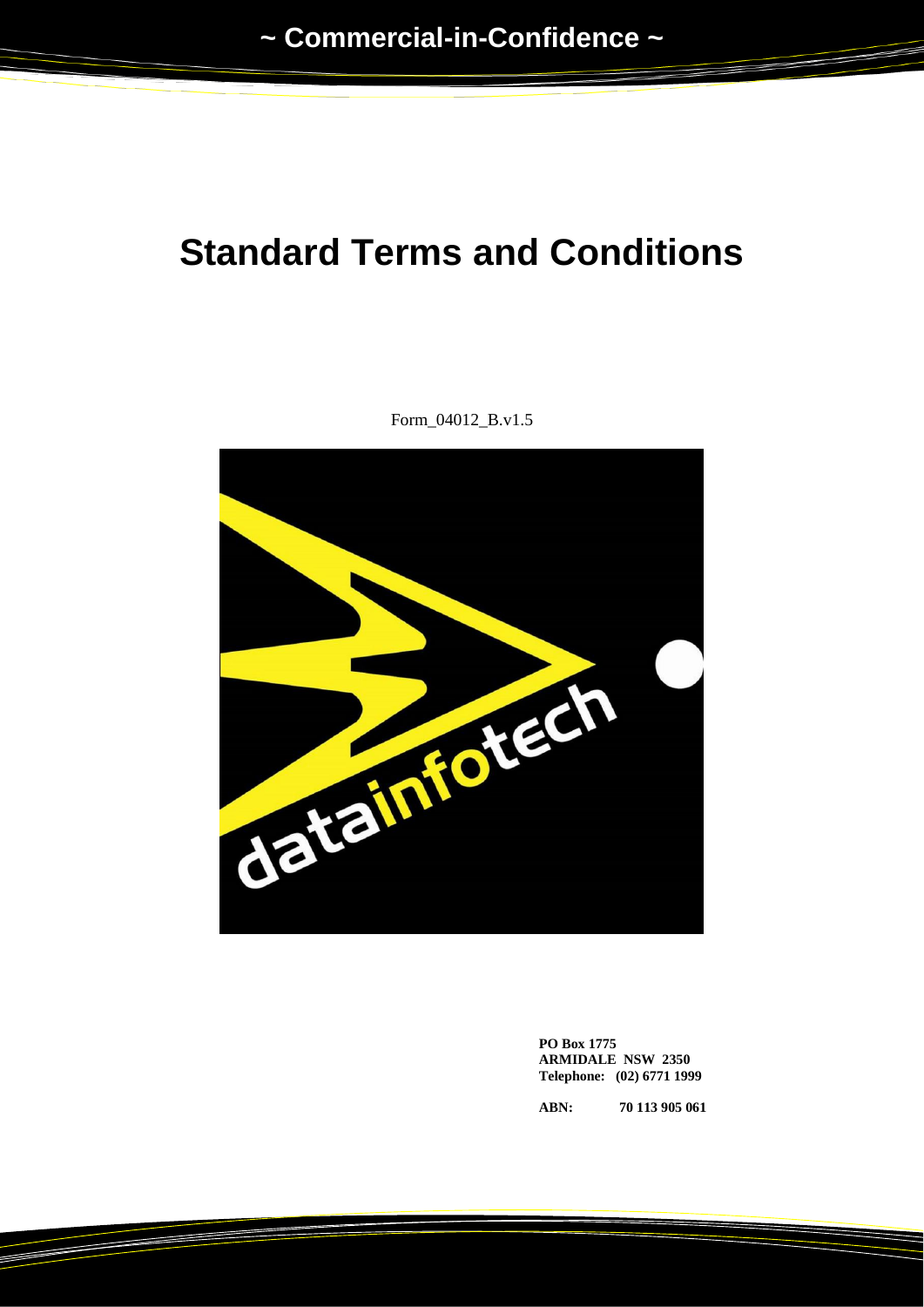## **Document Status Record**

| Title:           | <b>Standard Terms and Conditions</b>       |
|------------------|--------------------------------------------|
| Document Number: | Form 04012 B.v1.5                          |
| File Name:       | Form 04012 B Terms and Conditions DIT v1.5 |

| <b>Version</b> | Date of Issue  |
|----------------|----------------|
| 1.4            | September 2016 |
| 1.5            | March 2017     |

Copyright: The contents of this document are copyright and subject to the Copyright Act 1968. Extracts or the entire document may not be reproduced by any process without the written permission of the Directors of Data Info Tech Pty Limited.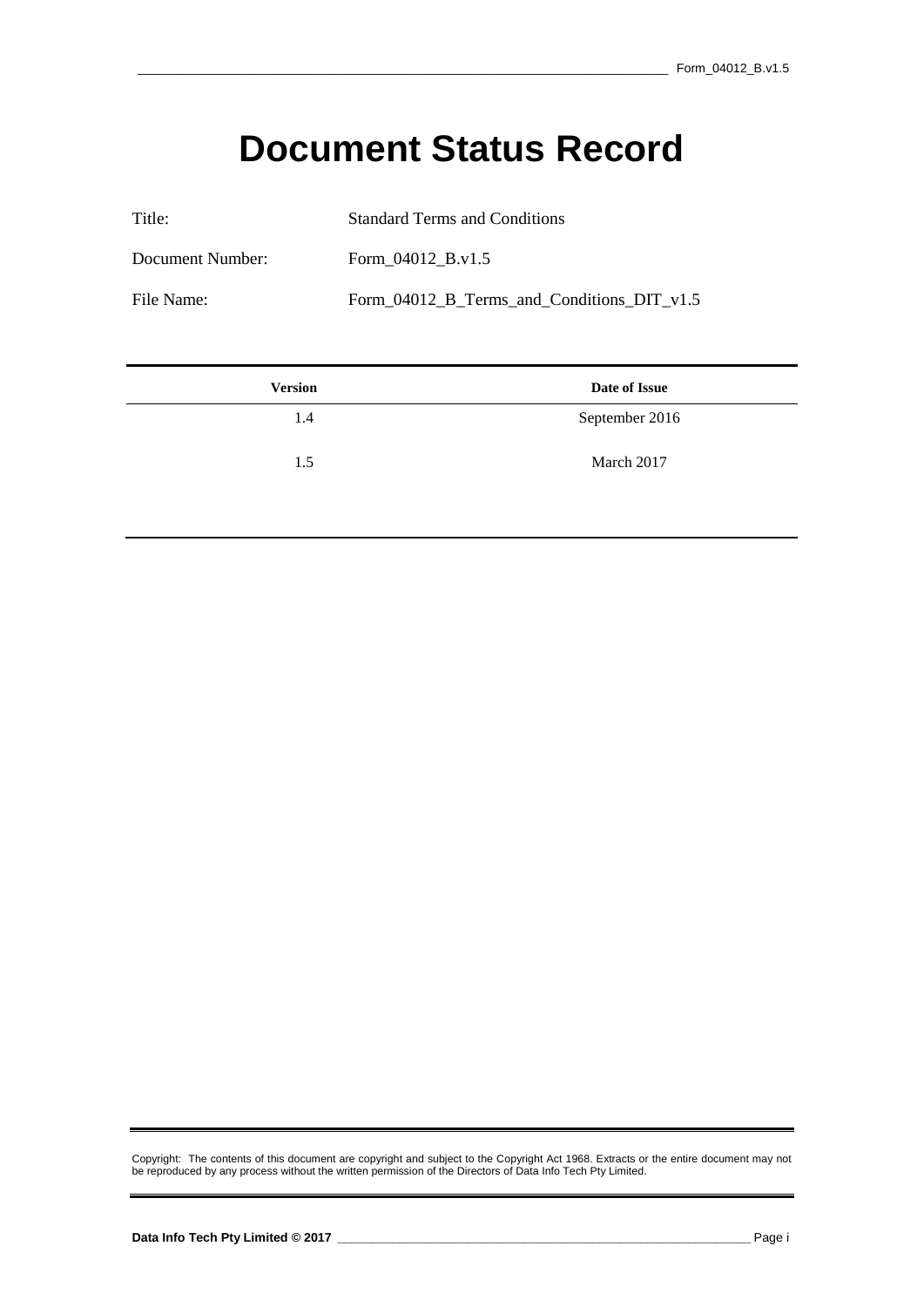### **Table of Contents**

| 1.  | <b>Introduction</b>                                | 1            |
|-----|----------------------------------------------------|--------------|
| 2.  | <b>Services</b>                                    | 1            |
| 3.  | <b>Fees</b>                                        | 1            |
| 4.  | <b>Company Obligations</b>                         | 1            |
| 5.  | <b>Client Obligations</b>                          | 2            |
| 6.  | <b>Intellectual Property</b>                       | 2            |
| 7.  | <b>Confidential Information and other Property</b> | 2            |
| 8.  | <b>Termination of Services</b>                     | $\mathbf{3}$ |
| 9.  | <b>Retention of Files</b>                          | 3            |
| 10. | <b>Dispute Resolution</b>                          | 3            |
| 11. | <b>General</b>                                     | 3            |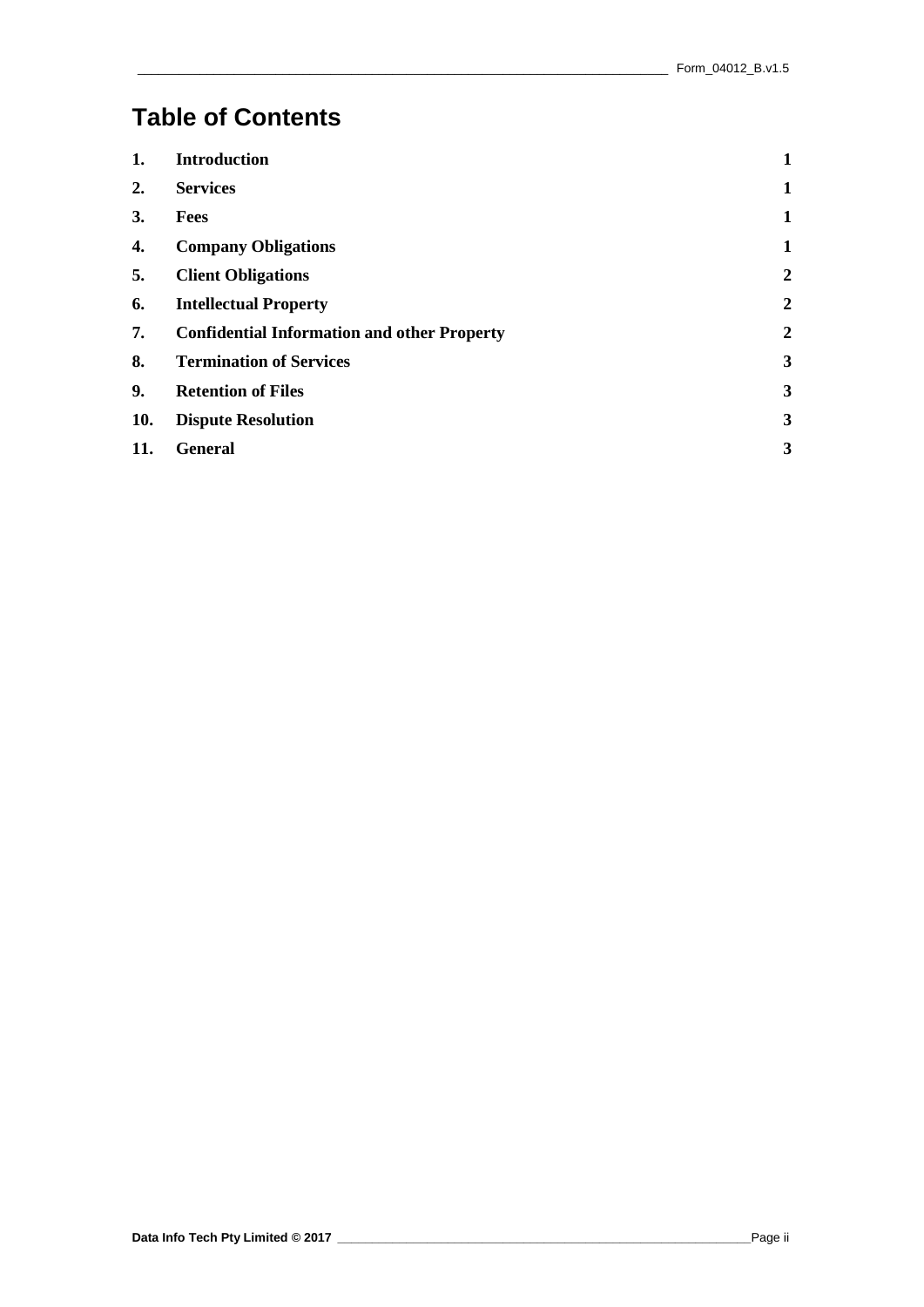#### **1. Introduction**

- 1.1 This Business Services Agreement contains the standard terms and conditions applicable to Data Info Tech Pty Ltd.
- 1.2 The parties to this Agreement are Data Info Tech Pty Limited (and/or its related bodies corporate as defined in the *Corporations Act* 2001 (Cth)) (**"DIT")** and **"the Client"** (including its related bodies corporate as defined in the *Corporations Act* 2001 (Cth)).
- 1.3 DIT contracts and agrees with the Client to provide the services as described in clause 2 below.

#### **2. Services**

- 2.1 DIT shall provide the services to the Client in accordance with the requirements of and as requested by the Client from time to time (**"the Services"**).
- 2.2 If requested by DIT, prior to the commencement of the Services, the Client shall provide DIT with a written scope of works with detailed particulars of the Services.
- 2.3 A variation to the Services (**"Variation"**) may occur as a result of an unexpected or unanticipated change in circumstances of the Services or by request by either party. Where the estimated differential in cost is in excess of \$1,500.00, DIT will provide the Client with a Notice of Variation amending the Services. Variations of less than \$1,500.00 will be considered as accepted on receipt by DIT of written advice from the client and will be billed accordingly.

#### **3. Fees**

- 3.1 Prior to the commencement of the Services, the parties shall agree the fee determination for the Services, which may be any or a combination of:
	- (a) Ordinary time rates the Client pays labour costs plus expenses. Labour costs will be charged on the basis of hours worked at the rates in Schedule 1. Expenses will be charged in accordance with Schedule 1.
	- (b) Priority time rates the Client pays on a time costs basis plus expenses. Labour costs will be charged on the basis of hours worked at the rates in Schedule 1 plus 25%. These rates are payable for emergency, high risk or legal work.
	- (c) Fixed Price Agreement (**"FPA"**) the Client pays a fixed fee for a defined scope of works.
- 3.2 A Variation to the Services, including to an FPA, will be billed at Ordinary or Priority rates, depending on the nature of the work required.
- 3.3 The Notice of Variation shall contain an estimation of fees for the Variation. If no objection to a Notice of Variation is received by DIT within 7 business days of the date of receipt of the Notice of Variation by the client, it will be deemed to be accepted by the Client.

#### **4. Company Obligations**

- 4.1 In performing the Services, DIT shall:
	- (a) consult with the Client as required;
	- (b) act in accordance with the reasonable instructions of the Client; and
	- (c) take reasonable care in the performance of the Services in accordance with the standards which usually apply to IT professions in Australia.
- 4.2 To the extent of matters within its control:
	- (a) DIT will perform the Services in a timely manner and in accordance with any timetable provided by it; and
	- (b) should DIT become aware of matters which will significantly affect the timing of the Services, it shall give written notice to the Client.
- 4.3 Any timetable provided to the Client by DIT (including but not limited to Schedule 2) shall only contain estimated timeframes for the Services and shall not be binding as essential terms of this Agreement.
- 4.4 DIT's liability in relation to any loss arising out of or connected to this Agreement and/or the performance of the Services by DIT and/or its' agents (including sub-contractors) shall be limited to the cost of making good any defective work and subject to law.
- 4.5 DIT shall obtain and maintain all proper insurances required by law in relation to the provision of the Services, including but not limited to workers compensation, professional indemnity and product and public liability insurance.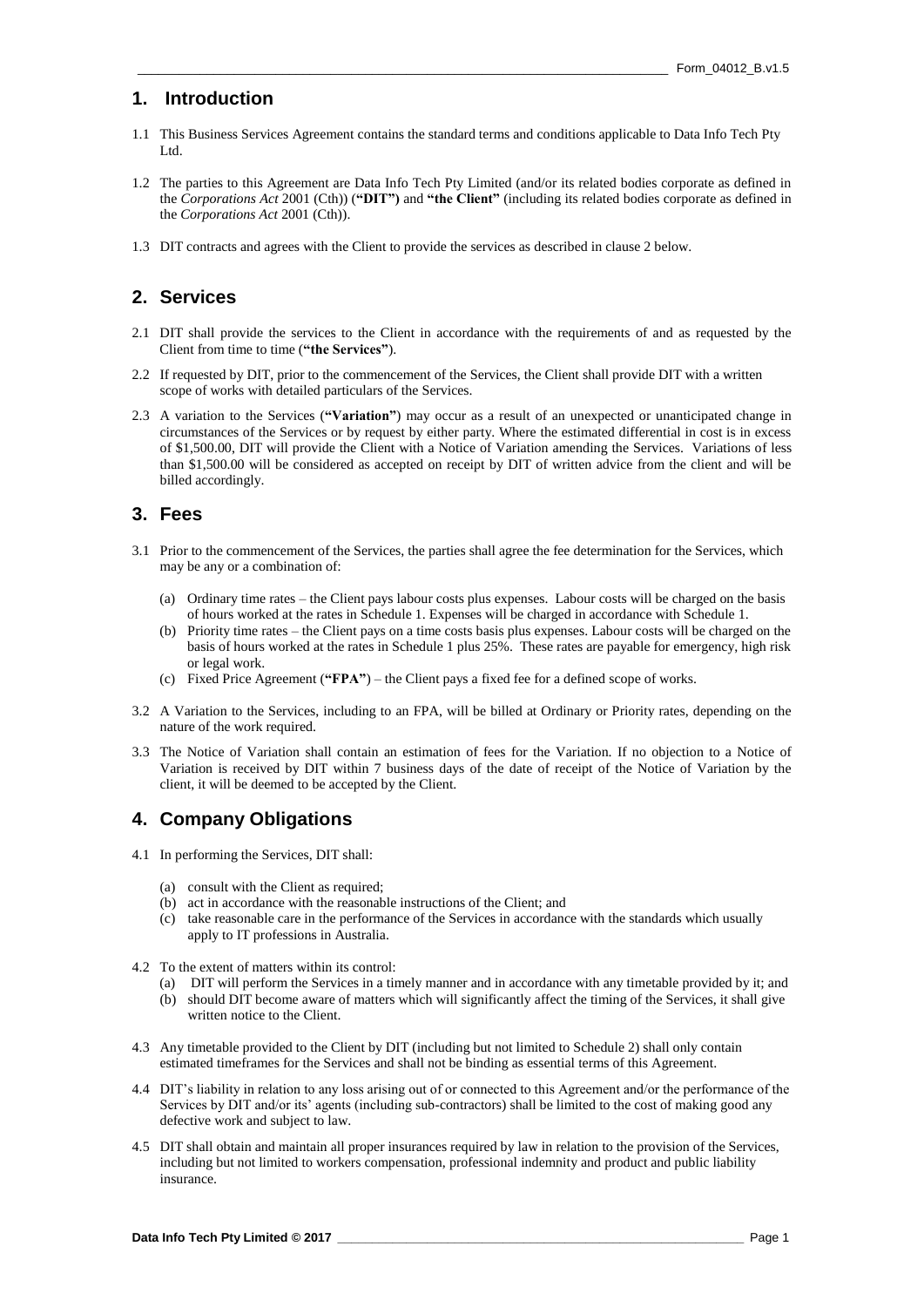#### **5. Client Obligations**

- 5.1 Prior to the commencement of the Services, the Client shall nominate a person with appropriate authority to act as its representative in relation to the Services.
- 5.2 The Client shall issue clear and reasonable directions to DIT for the performance of the Services.
- 5.3 The Client shall promptly provide to DIT all access, information, documents and materials as requested by DIT and as reasonably required to perform or complete the Services.
- 5.4 The Client shall as soon as practicable make its premises, site, data or other property available to DIT as required for the performance of the Services.
- 5.5 Should the Client become aware of any matter, which may affect the timing of the Services, it shall give written notice to DIT.
- 5.6 The Client warrants that all information, documents and materials in whatsoever form supplied to DIT by the Client and/or its agents (including subcontractors) is fit for use by DIT to perform the Services and may be relied upon by DIT and/or its agents (including subcontractors) without further examination. DIT's liability in relation to any loss arising out of or connected to any information, documents or materials in whatsoever form supplied to DIT by the Client and/or its agents (including subcontractors) is hereby expressly excluded.
- 5.7 The Client shall obtain at its cost any approvals, authorities, licences and permits, which may be required in order to perform the Services unless otherwise agreed in writing.
- 5.8 The Client shall maintain all proper insurances required by law in relation to the provision of the Services, including but not limited to workers compensation, product and public liability insurance.

#### **6. Intellectual Property**

- 6.1 DIT retains all of its intellectual property rights including but not limited to trademarks, patents, copyrights, processes, know-how, registered designs or other like rights (**"Intellectual Property")** in all of its' drawings, reports, specifications, schedules of rates, processes, techniques, data, source or object code, designs, tables, construction, workings, functions, features, calculations, computer software, training manuals and other documents in whatsoever form or equipment used, made or conceived by DIT in connection with the performance of the Services.
- 6.2 The Client acknowledges that DIT owns all the Intellectual Property created by DIT in connection with the Services, that now exists or that later comes into existence unless otherwise agreed in writing.
- 6.3 The Client agrees to indemnify DIT fully against all liabilities, costs and expenses, which DIT may incur as a result of any breach of this clause by the Client.
- 6.4 The obligations accepted by the Client under this clause survive termination of this Agreement.

#### **7. Confidential Information and other Property**

- 7.1 Each party must keep the other party's **"Confidential Information"** (including but not limited to any information marked as confidential and any information received or developed by the other party in connection with the Services during the term of this Agreement which is not publicly available and relates to processes, equipment and techniques used in a party's business including but not limited to all information, data, drawings, specifications, documentation, source or object code, designs, workings, features and performance notes, techniques, concepts not reduced to material form, agreements with third parties, schematics and proposals and intentions, technical data and marketing information such as customer lists, financial information and business plans) confidential and not deal with it in any way that might prejudice its confidentiality.
- 7.2 Upon the termination of this Agreement, or when directed, all Confidential Information and property belonging to either party must be returned to each party, including all copies of the Confidential Information or any extracts or summaries of the Confidential Information. If requested by the other party, a party shall also erase and destroy any copies of any software containing or comprising the Confidential Information in their possession or under their control.
- 7.3 The Confidential Information does not include information which:
	- (a) is generally available in the public domain otherwise than as a result of a breach of clause 7.1 by the other party; or
	- (b) was known by a party prior to entering into this Agreement.
- 7.4 The parties acknowledge that damages may be an inadequate remedy for breach of this clause 7 and that a party may obtain injunctive relief against the other for any breach of this clause 7.
- 7.5 The obligations accepted under this clause 7 survive termination or expiry of this Agreement.